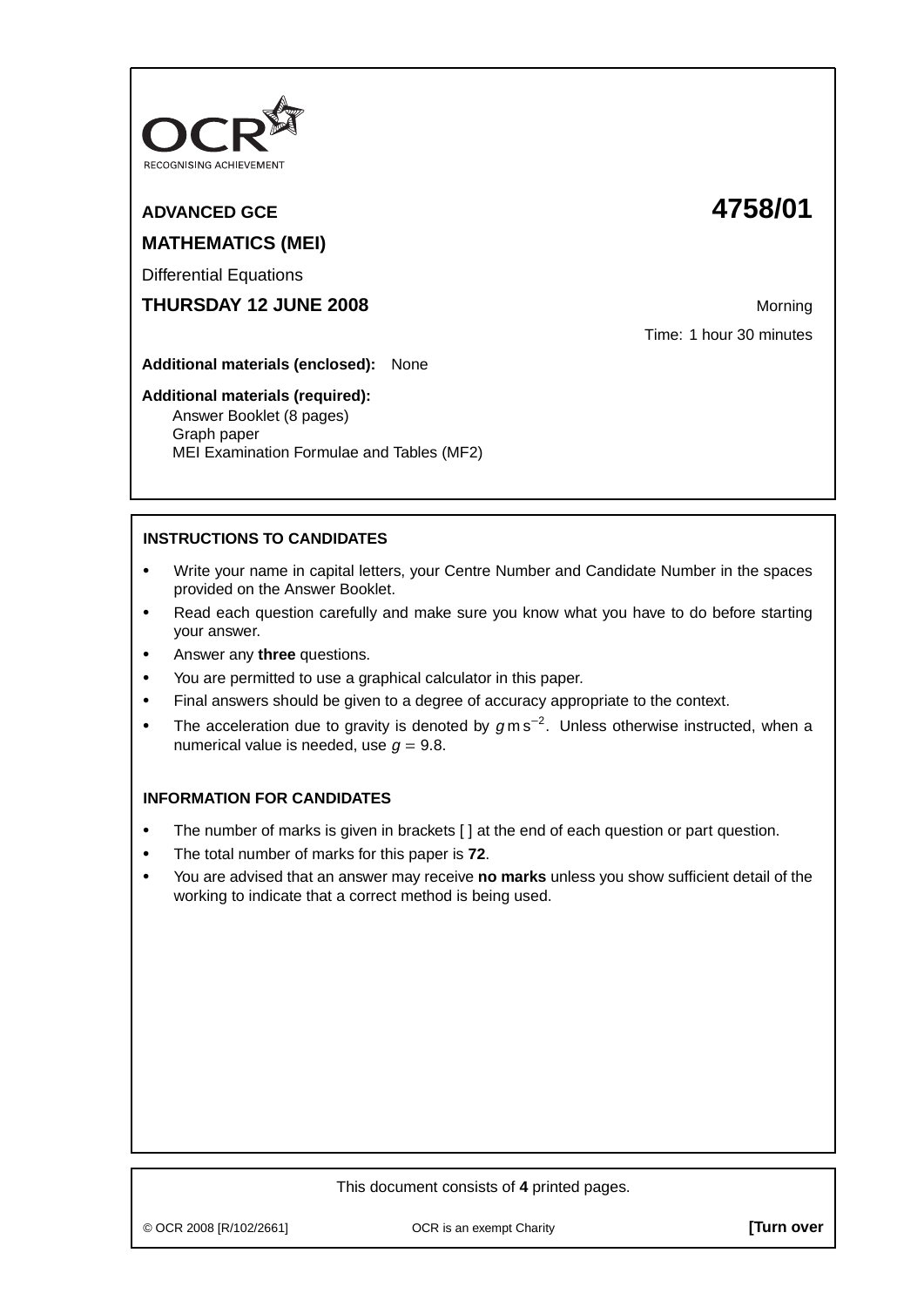- **1** Fig. 1 shows a particle of mass 2 kg suspended from a light vertical spring. At time *t* seconds its displacement is *x* m below its equilibrium level and its velocity is *v*m s<sup>−</sup><sup>1</sup> vertically downwards. The forces on the particle are
	- **•** its weight, 2*g* N
	- the tension in the spring,  $8(x + 0.25g)$  N
	- the resistance to motion,  $2kyN$  where *k* is a positive constant.





**(i)** Use Newton's second law to write down the equation of motion for the particle, justifying the signs of the terms. Hence show that the displacement is described by the differential equation

$$
\frac{\mathrm{d}^2 x}{\mathrm{d}t^2} + k \frac{\mathrm{d}x}{\mathrm{d}t} + 4x = 0.
$$
 [4]

The particle is initially at rest with  $x = 0.1$ .

- (ii) In the case  $k = 0$ , state the general solution of the differential equation. Find the solution, subject to the given initial conditions. to the given initial conditions.
- **(iii)** In the case  $k = 2$ , find the solution of the differential equation, subject to the given initial conditions. Sketch a graph of the solution for  $t \ge 0$ . [11]
- **(iv)** Find the range of values of *k* for which the system is over-damped. Sketch a possible graph of the solution in such a case. [5]
- **2** The radioactive substance X decays into the substance Y, which in turn decays into Z. At time *t* hours the masses, in grams, of  $X$ ,  $Y$  and  $Z$  are denoted by  $x$ ,  $y$  and  $z$  respectively.

Initially there is 8 g of X and there is no Y or Z present.

The differential equation modelling the decay of X is  $\frac{dx}{dt} = -2x$ .

**(i)** Find *x* in terms of *t*. [3]

The differential equation modelling the amount of Y is  $\frac{dy}{dt} = 2x - y$ .

- **(ii)** Using your expression for *x* found in part **(i)**, solve this equation to find *y* in terms of *t*. [9]
- (iii) Show that  $y > 0$  for  $t > 0$ . Sketch a graph of *y* for  $t \ge 0$ . [5]

The differential equation modelling the amount of Z is  $\frac{dz}{dt}$  $\frac{dz}{dt} = y.$ 

- (iv) Without solving this equation, show that  $x + y + z = 8$ . Hence show that  $z = 8(1 e^{-t})^2$ . [5]
- **(v)** Calculate the time required for 99% of the total mass to become substance Z. [2]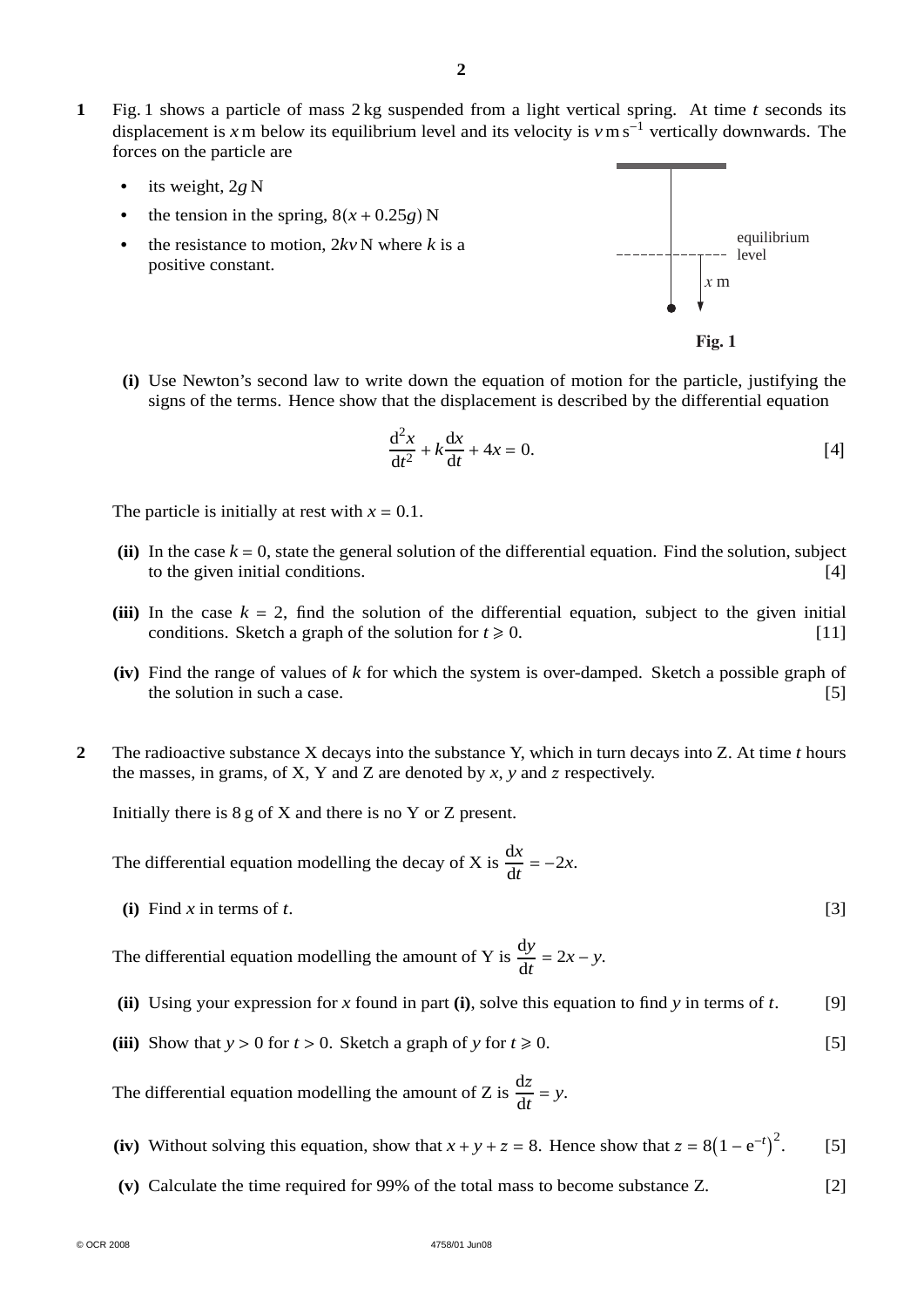- **3** The differential equation  $t \frac{dy}{dt}$  $\frac{dy}{dt}$  +  $ky = t$ , where *k* is a constant, is to be solved for  $t \ge 1$ , subject to the condition  $y = 0$  when  $t = 1$ .
	- (i) When  $k \neq -1$ , find the solution for *y* in terms of *t* and *k*. [10]
	- **(ii)** Sketch a graph of the solution for  $k = 2$ . [2]
	- **(iii)** When  $k = -1$ , find the solution for *y* in terms of *t*. [5]

Now consider the differential equation  $t \frac{dy}{dt}$  $\frac{dy}{dt}$  – sin *y* = *t*, subject to the condition *y* = 0 when *t* = 1. This is to be solved by Euler's method. The algorithm is given by  $t_{r+1} = t_r + h$ ,  $y_{r+1} = y_r + h\dot{y}_r$ .

**(iv)** Using a step length of 0.1, perform two iterations of the algorithm to estimate the value of *y* when  $t = 1.2.$  [4]

If the algorithm is carried out with a step length of 0.05, the estimate for *y* when  $t = 1.2$  is  $y \approx 0.2138$ .

- **(v)** Explain with a reason which of these two estimates for *y* when *t* = 1.2 is likely to be more accurate. Hence, or otherwise, explain whether these estimates are likely to be overestimates or underestimates. [3]
- **4** The simultaneous differential equations

$$
\frac{dx}{dt} = 4x - 6y - 9\sin t,
$$
  

$$
\frac{dy}{dt} = 3x - 5y - 7\sin t,
$$

are to be solved.

(i) Show that 
$$
\frac{d^2x}{dt^2} + \frac{dx}{dt} - 2x = -9\cos t - 3\sin t
$$
. [6]

**(ii)** Find the general solution for *x*. [9]

**(iii)** Hence find the corresponding general solution for *y*. [3]

- It is given that *x* is bounded as  $t \to \infty$ .
- **(iv)** Show that *y* is also bounded as  $t \to \infty$ . [2]
- (v) Given also that  $y = 0$  when  $t = 0$ , find the particular solutions for *x* and *y*. Write down the expressions for *x* and *y* as  $t \to \infty$ . [4]